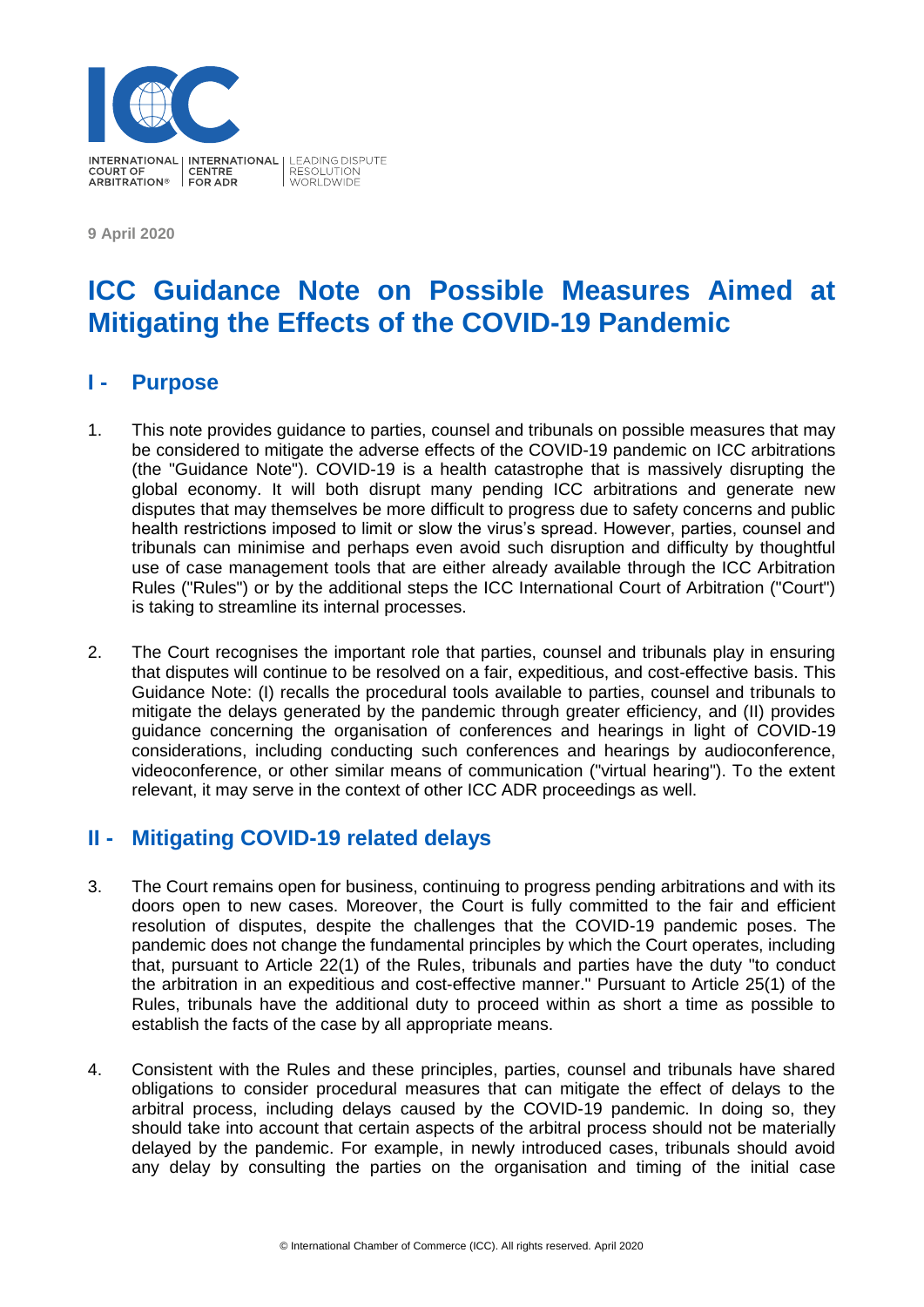management conference as soon as practicable, and where possible in their first correspondence to the parties.

5. Similarly, the COVID-19 pandemic should not necessarily delay tribunals' deliberations or their preparation of draft awards, as these activities can be conducted remotely. Tribunals should therefore organise their deliberations, as necessary, and take steps to progress the preparation of draft awards by all appropriate means of communication. The time-limit for the submission of draft awards to the Court, as well as its policy to reduce arbitrator fees in cases of unjustified delays, remain in effect, although the Court will apply that policy with sensitivity in cases involving delays genuinely attributable to specific COVID-19 caused situations, such as the illness of an arbitrator, just as the Court will be mindful of COVID-19 related hardship in assessing requests for advances on fees.

#### **A - Increasing the Efficiency of the Arbitral Procedure**

- 6. The adverse consequences of the COVID-19 pandemic make it more critical than ever that parties, counsel and tribunals give due consideration to implementing case management techniques designed to make arbitration fair and efficient.
- 7. Many of these techniques are not new. The Court has issued guidance in Appendix IV to the Rules and in the [Note to Parties and Arbitral Tribunals on the Conduct of the Arbitration](https://iccwbo.org/content/uploads/sites/3/2017/03/icc-note-to-parties-and-arbitral-tribunals-on-the-conduct-of-arbitration.pdf)  [under the ICC Rules of Arbitration](https://iccwbo.org/content/uploads/sites/3/2017/03/icc-note-to-parties-and-arbitral-tribunals-on-the-conduct-of-arbitration.pdf) ("Note"). Additional guidance is available in the ICC Commission on Arbitration and ADR reports entitled ["Controlling Time and Costs in](https://iccwbo.org/content/uploads/sites/3/2018/03/icc-arbitration-commission-report-on-techniques-for-controlling-time-and-costs-in-arbitration-english-version.pdf)  [Arbitration"](https://iccwbo.org/content/uploads/sites/3/2018/03/icc-arbitration-commission-report-on-techniques-for-controlling-time-and-costs-in-arbitration-english-version.pdf) and ["Effective Management of Arbitration –](https://iccwbo.org/content/uploads/sites/3/2017/05/effective-management-of-arbitration-icc-guide-english-version.pdf) A Guide for In-House Counsel and **[Other party Representatives.](https://iccwbo.org/content/uploads/sites/3/2017/05/effective-management-of-arbitration-icc-guide-english-version.pdf)"**
- 8. To ensure continued effective case management, Article 24(3) of the Rules provides that the tribunal may adopt appropriate procedural measures or modify the procedural timetable by means of a further case management conference or otherwise. Such measures, taken after consulting the parties, may include the following:
	- Disposing expeditiously of certain claims or defences as provided in §§ 74-79 of the Note;
	- Resolving the issues in dispute in stages by rendering one or more partial awards when doing so is likely to result in a more efficient resolution of the case;
	- Identifying whether the entirety of the dispute or discrete issues may be resolved on the basis of documents only, with no evidentiary hearing;
	- Identifying issues that may be resolved by agreement between the parties, as the case may be with the assistance of their experts;
	- Organising mid-stream procedural conferences in order to assess with the parties the most relevant issues and to consider possibilities for focusing on the most efficient means to resolve those issues;
	- Considering whether potentially dispositive issues, such as the application of a contractual limitation of liability or the inclusion of a non-signatory in the proceedings, can be decided without a phase for the production of documents, or with a highly limited production of documents that are deemed to be material only to the issue(s) to be decided;
	- Identifying issues that may be resolved without witness and/or expert evidence or on the basis of written questions from the opposite party or the tribunal and written answers from the witness or expert;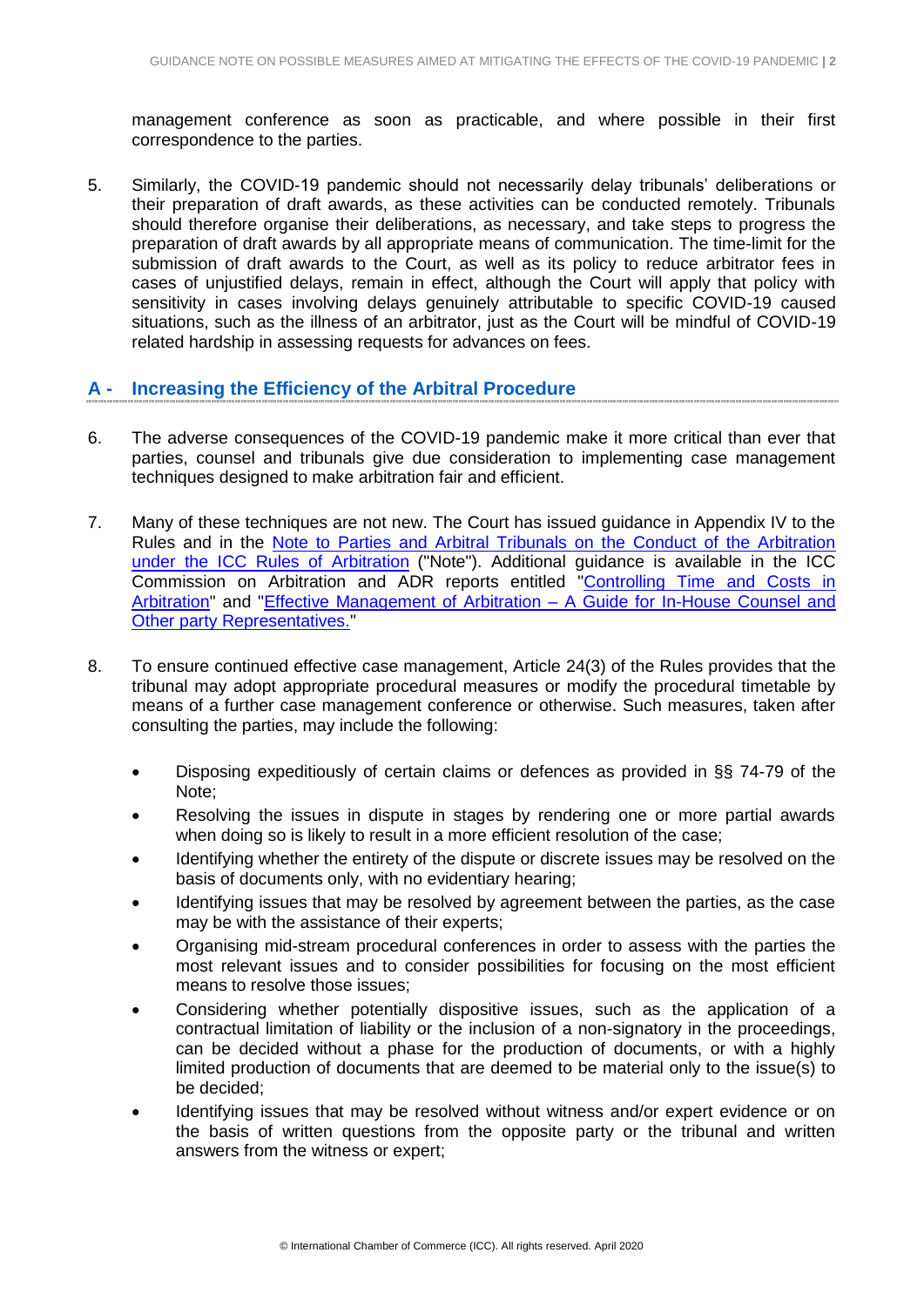- Considering whether site visits or inspections by experts can be replaced by video presentations or joint reports of experts;
- Considering whether direct recourse to a tribunal-appointed expert (experts with various skills are available for appointment by the ICC International Centre for ADR free of charge to ICC tribunals; Article 3 Appendix II of the [ICC Expert Rules for the](https://iccwbo.org/dispute-resolution-services/experts/proposal-experts-neutrals/rules-for-the-proposal-of-experts-and-neutrals/)  [Proposal of Experts and Neutrals\)](https://iccwbo.org/dispute-resolution-services/experts/proposal-experts-neutrals/rules-for-the-proposal-of-experts-and-neutrals/) as opposed to party-appointed experts is appropriate;
- Using either audioconference or videoconference for conferences and hearings where possible and appropriate;
- Requesting that the parties establish an agreed chronology of facts, joint lists of issues in dispute or other similar jointly produced documents that help define and narrow the range of issues in dispute;
- Considering whether and how the number and size of submissions can be limited; and
- Considering whether the parties would agree to opt-in to the ICC Expedited Rules Provisions.
- 9. The foregoing non-exhaustive list of procedural options illustrates that parties, counsel and tribunals have many tools at their disposal to mitigate potential delays, even those caused by the COVID-19 pandemic. Tribunals should accordingly communicate pro-actively with the parties to consider which measures, if any, may be implemented in the specific circumstances of each case to mitigate COVID-19 procedural disruptions.

#### **B - Service of Documents and Notifications**

- 10. The Secretariat of the Court ("Secretariat") has also taken steps to streamline its processes to promote efficiency and avoid COVID-19 related delays.
- 11. The [Secretariat's communication of 17 March 2020](https://iccwbo.org/media-wall/news-speeches/covid-19-urgent-communication-to-drs-users-arbitrators-and-other-neutrals/) *expressly requires* that new requests for arbitration (including pertinent exhibits) and other initiating documents be filed with the Secretariat in electronic form. The Secretariat thereafter promptly liaises with the claimant parties to ascertain whether notification of the request for arbitration by email is feasible (Article 3(2) of the Rules).
- 12. Tribunals and parties are encouraged to sign the Terms of Reference in counterparts and electronic form, as described in the Note (§161).
- 13. To mitigate the current difficulties for the submissions of hard copies, tribunals should encourage the parties to use electronic means of communication for the submissions and exhibits to the full extent possible. The Note (§8) *expressly requires* that communications with and from the Secretariat be in electronic form.
- 14. Timely notification of awards to the parties requires proactive communication between tribunals and the Secretariat. To minimise delay, arbitral tribunals should promptly alert the Secretariat as soon as they have begun signing originals of the award. The Secretariat's counsel in charge of the file shall thereafter indicate to the tribunal the office of the Secretariat to which the originals should be sent.
- 15. Subject to any requirements of mandatory law that may be applicable, the parties may agree that: (i) any award be signed by the members of the tribunal in counterparts, and/or (ii) all such counterparts be assembled in a single electronic file and notified to the parties by the Secretariat by email or any other means that provides a record of the sending thereof,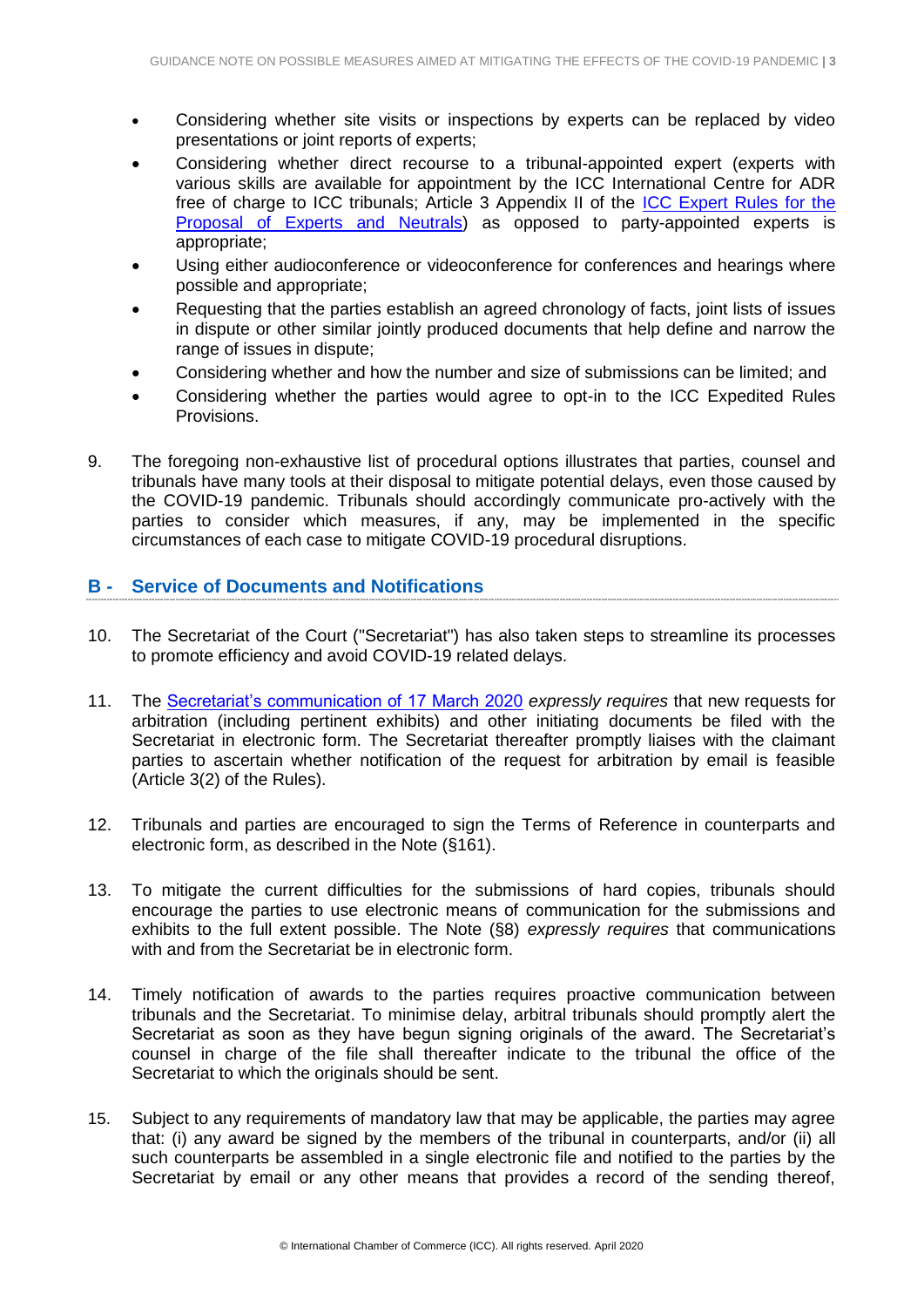pursuant to Article 35 (§164 of the Note). Parties are encouraged to agree, whenever possible, to the electronic notification of the award. The Secretariat shall in principle not proceed with an electronic notification of the award unless explicitly agreed by the parties.

### **III - Guidance on the organisation of virtual hearings**

- 16. Health and safety considerations as well as travel restrictions may significantly affect conferences and hearings, and may even make it impossible to convene physically in a single location.
- 17. When faced with such a situation, parties, counsel and tribunals should consider whether the hearing or conference should be postponed, whether it can be conducted by physical presence with special precautions, or whether to proceed with a virtual hearing.

#### **A - Means of Conducting Conferences or Hearings**

- 18. In deciding on the appropriate procedural measures to proceed with the arbitration in an expeditious and cost-effective manner, a tribunal should take account of all the circumstances, including those that are the consequence of the COVID-19 pandemic, the nature and length of the conference or hearing, the complexity of the case and number of participants, whether there are particular reasons to proceed without delay, whether rescheduling the hearing would entail unwarranted or excessive delays, and as the case may be the need for the parties to properly prepare for the hearing.
- 19. If the parties agree, or the tribunal determines, that convening in a single physical location is indispensable yet impossible under current conditions, tribunals and parties should make every effort to reschedule the hearing or conference in a way that minimises delay. Parties and tribunals should in such case consider available options to make progress on at least part of the case despite the postponement, including by using the procedural tools discussed in the present Guidance Note.
- 20. If the parties agree, or the tribunal determines, that convening in a single physical location is indispensable and that doing so is possible despite current conditions, the tribunal and the parties should consult to discuss and apply the specific rules and advisory guidance at the physical location of the hearing and the appropriate sanitary measures to ensure the safety of all participants, in particular by allowing sufficient distance between participants, making masks and disinfectant gel available, and any other appropriate measures.
- 21. If the parties agree, or the tribunal determines, to proceed with a virtual hearing, then the parties and the tribunal should take into account, openly discuss and plan for special features of proceeding in that manner, including those addressed below and in the attached Annexes. The Secretariat stands ready to assist the parties in this regard.
- 22. If a tribunal determines to proceed with a virtual hearing without party agreement, or over party objection, it should carefully consider the relevant circumstances, including those mentioned in paragraph 18 above, assess whether the award will be enforceable at law, as provided by Article 42 of the Rules, and provide reasons for that determination. In making such a determination, tribunals may wish to take account of their broad procedural authority under Article 22(2) of the Rules, to, after consulting the parties, "adopt such procedural measures as [the tribunal] considers appropriate, provided that they are not contrary to any agreement of the parties." Additionally, amendments to the Rules and practice guidance has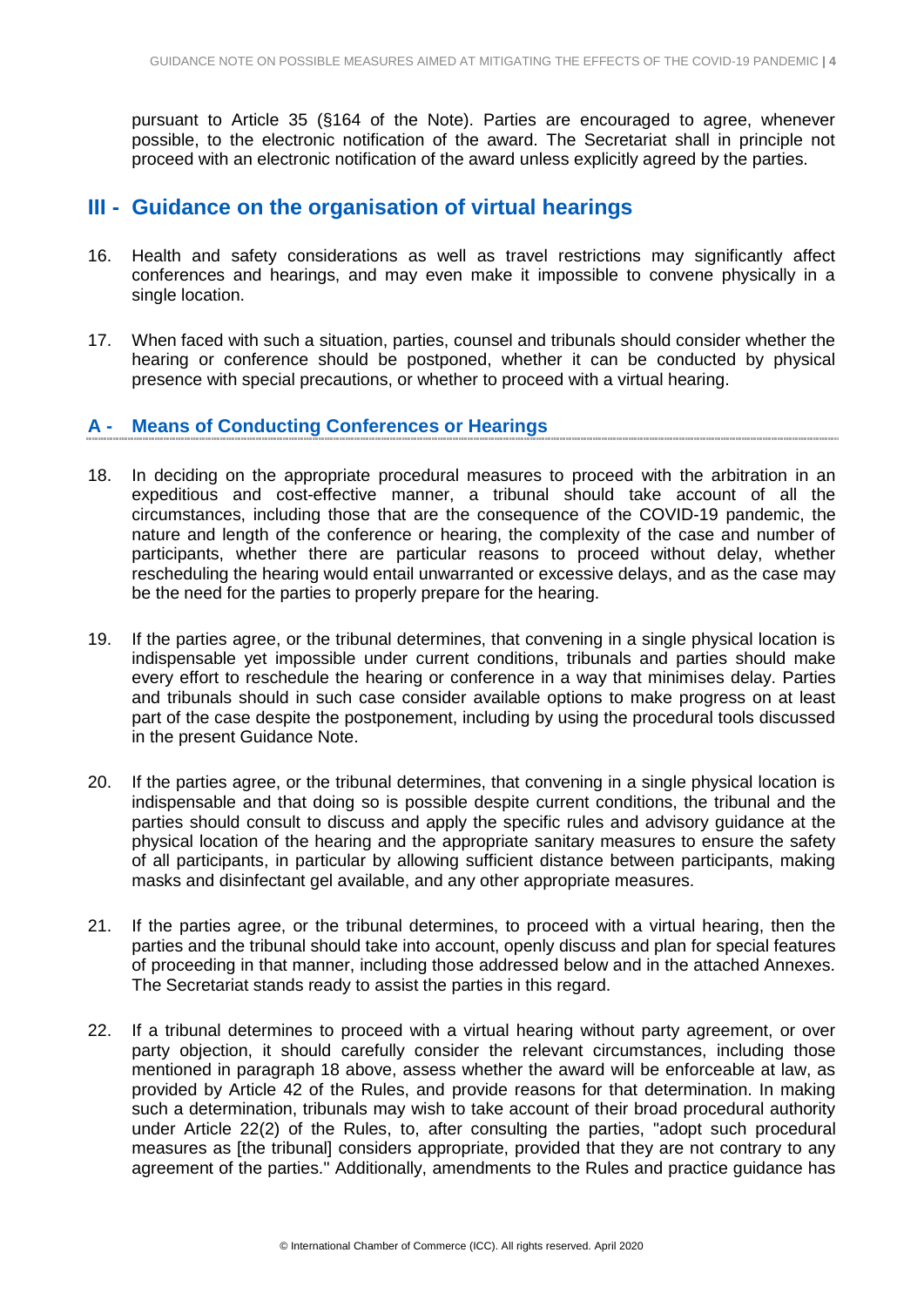progressively acknowledged the possibility of virtual hearings, including in Article 24(4) of the Rules with respect to case management conferences, Article 3(5) of Appendix VI of the Rules with respect to Expedited Arbitration, and paragraph 77 of the Note with respect to dispositive issues.

- 23. While Article 25(2) of the Rules provides that after studying the written submissions of the parties and all documents relied upon, the tribunal "shall hear the parties together in person if any of them so requests," this language can be construed as referring to the parties having an opportunity for a live, adversarial exchange and not to preclude a hearing taking place "in person" by virtual means if the circumstances so warrant.
- 24. Article 25(1) broadly provides that the tribunal "shall proceed within as short a time as possible to establish the facts of the case *by all appropriate means*" (emphasis added). In context, Article 25(2) is structured to regulate whether the tribunal can decide the dispute based on written submissions and documents only or whether there should also be a live hearing. The French version of Article 25(2) reflects this meaning, providing: "Après examen des écritures des parties et de toutes pièces versées par elles aux débats, le tribunal arbitral entend *contradictoirement* les parties si l'une d'elles en fait la demande; à défaut, il peut décider d'office de leur audition". Hence the Secretariat's Guide to ICC Arbitration notes that "whether the arbitral tribunal construes Article 25(2) as requiring a face-to-face hearing, or whether the use of video or teleconferencing suffices, will depend on the circumstances of the case."
- 25. While tribunals have often erred on the side of caution and decided to hold at least one faceto-face hearing on the merits if a party so requires, the COVID-19 pandemic may mean that it is not possible to hold a face-to-face hearing in a reasonable time and that waiting until it becomes possible would produce unwarranted and even prejudicial delay. Accordingly, a tribunal may, in appropriate circumstances, adopt different approaches as it exercises its authority to establish procedures suitable to the particular circumstances of each arbitration and fulfills its overriding duty to conduct the arbitration in an expeditious and cost-effective manner.

#### **B - Cyber-Protocol**

- 26. Any virtual hearing requires a consultation between the tribunal and the parties with the aim of implementing measures – often called a cyber-protocol – sufficient to comply with any applicable data privacy regulations. Such measures shall also deal with the privacy of the hearing and the protection of the confidentiality of electronic communications within the arbitration proceeding and any electronic document platform.
- 27. **Annex II** to this Guidance includes a number of suggested clauses for inclusion in cyberprotocols of procedural orders dealing with the organisation of virtual hearings.

#### **C - Procedural Issues**

- 28. To ensure that parties are treated with equality and each party is given a full opportunity to present its case during a virtual hearing, the tribunal should consider:
	- Different time zones in fixing the hearing dates, start and finish times, breaks and length of each hearing day;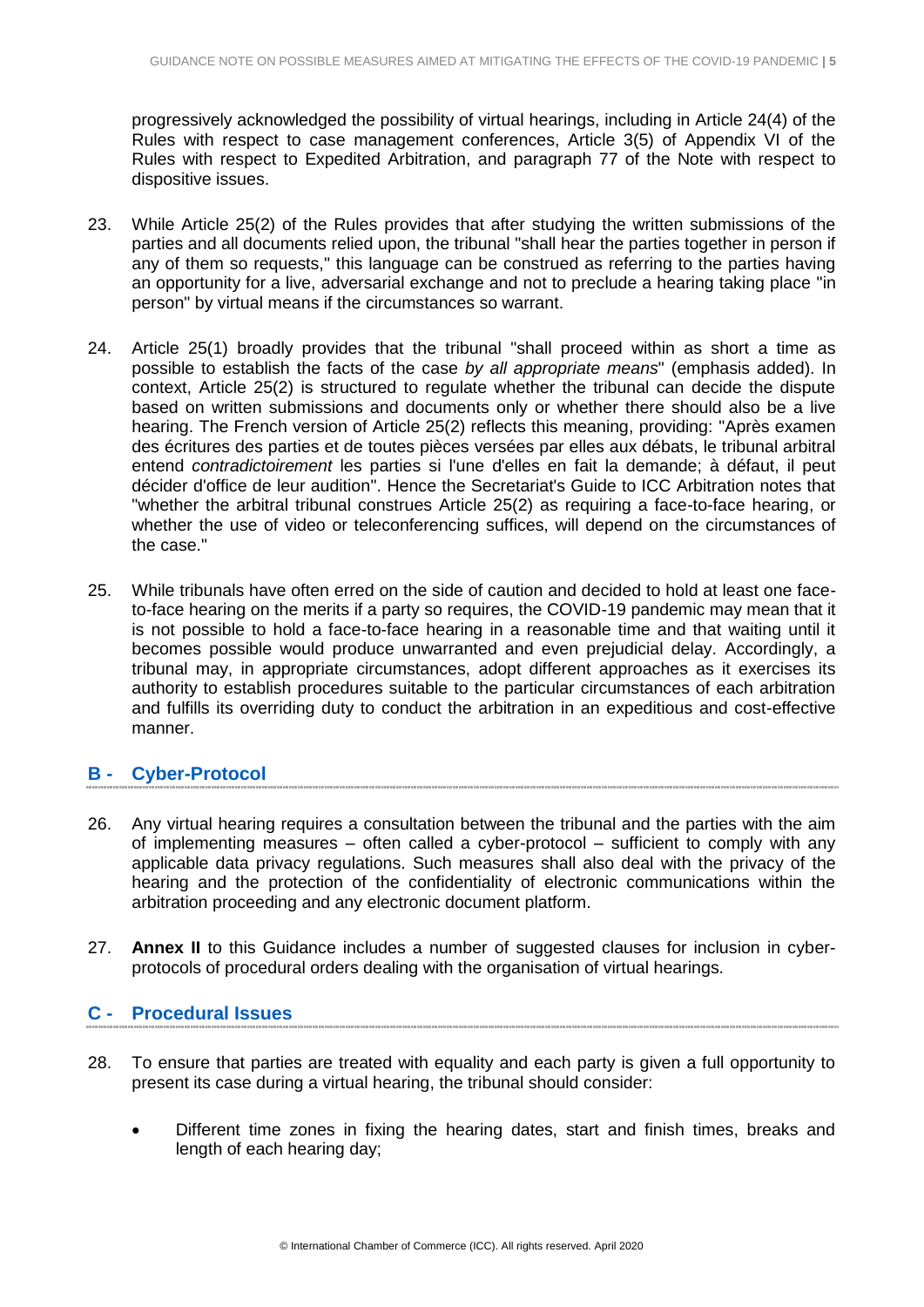- Logistics of the location of participants including but not limited to total number of participants, number of remote locations, extent to which any participants will be in the same physical venue, extent to which members of the tribunal may be in the same physical venue as one another and/or any other participants, availability and control of break out rooms;
- Use of real-time transcript or another form of recording;
- Use of interpreters, including whether simultaneous or consecutive;
- Procedures for verifying the presence of and identifying all participants, including any technical administrator;
- Procedures for the taking of evidence from fact witnesses and experts to ensure that the integrity of any oral testimonial evidence is preserved;
- Use of demonstratives, including through shared screen views; and
- Use of an electronic hearing bundle hosted on a shared document platform that ensures access by all participants.
- 29. A checklist for a Protocol on virtual hearings is attached as **Annex I** to this Guidance.
- 30. The [ICC Hearing Centre in Paris](https://iccwbo.org/dispute-resolution-services/hearing-centre/) is able to offer standard technical support and assistance to tribunals seeking to better understand the options for virtual hearing and electronic bundle facilities and how to operate those facilities in a manner that best preserves the integrity of the arbitral process, preserves confidentiality and ensures proper data protection. In addition, ICC has signed [Memoranda of Understanding](https://iccwbo.org/dispute-resolution-services/memorandums-understanding-mous/) with other hearing centres in most major arbitral seats and is able to coordinate with tribunals in order to access virtual hearing facilities on offer at those centres and obtain necessary technical support and guidance. Additional information may be obtained by emailing to: [infohearingcentre@iccwbo.org.](mailto:infohearingcentre@iccwbo.org)
- 31. Various videoconference platform options are available for virtual hearings. A third-party comparative table of available options can be found [here.](https://en.wikipedia.org/wiki/Comparison_of_web_conferencing_software) These range from customised hearing solutions offered by some hearing centres and/or service providers to licenced publicly available platforms to free-to-use public platforms. Customised or licensed, feebased videoconference platforms may offer greater security, confidentiality and data protection than free use, public platforms.
- 32. Tribunals should ensure with the parties that any video sharing platform that is used for virtual hearings is licensed and is set to maximum security settings. ICC has licensed access to the following videoconference platform options: Microsoft Teams, Vidyocloud and Skype for Business. ICC technical support is available remotely to assist tribunals with using such platforms, joining a meeting (or hearing), operating in-meeting audio and video functions, and operating screen sharing functions. Other platforms that have been used in recent cases include Zoom, BlueJeans and GoToMeeting.
- 33. Various documents sharing platforms are available for electronic bundles. Like videoconference platforms, these also range from customised hearing solutions offered by some hearing centres and/or service providers (such as Opus, Transperfect and XBundle) to licensed publicly available platforms to free-to-use public platforms. Customised or licensed, fee-based document sharing platforms may offer greater security, confidentiality and data protection than free-to-use, public platforms.
- 34. ICC does not endorse or make any representation or warranty with respect to any of the third-party vendors mentioned in this Guidance Note. Parties, counsel and tribunals should make their own due diligence as to the suitability of each of them in any given case.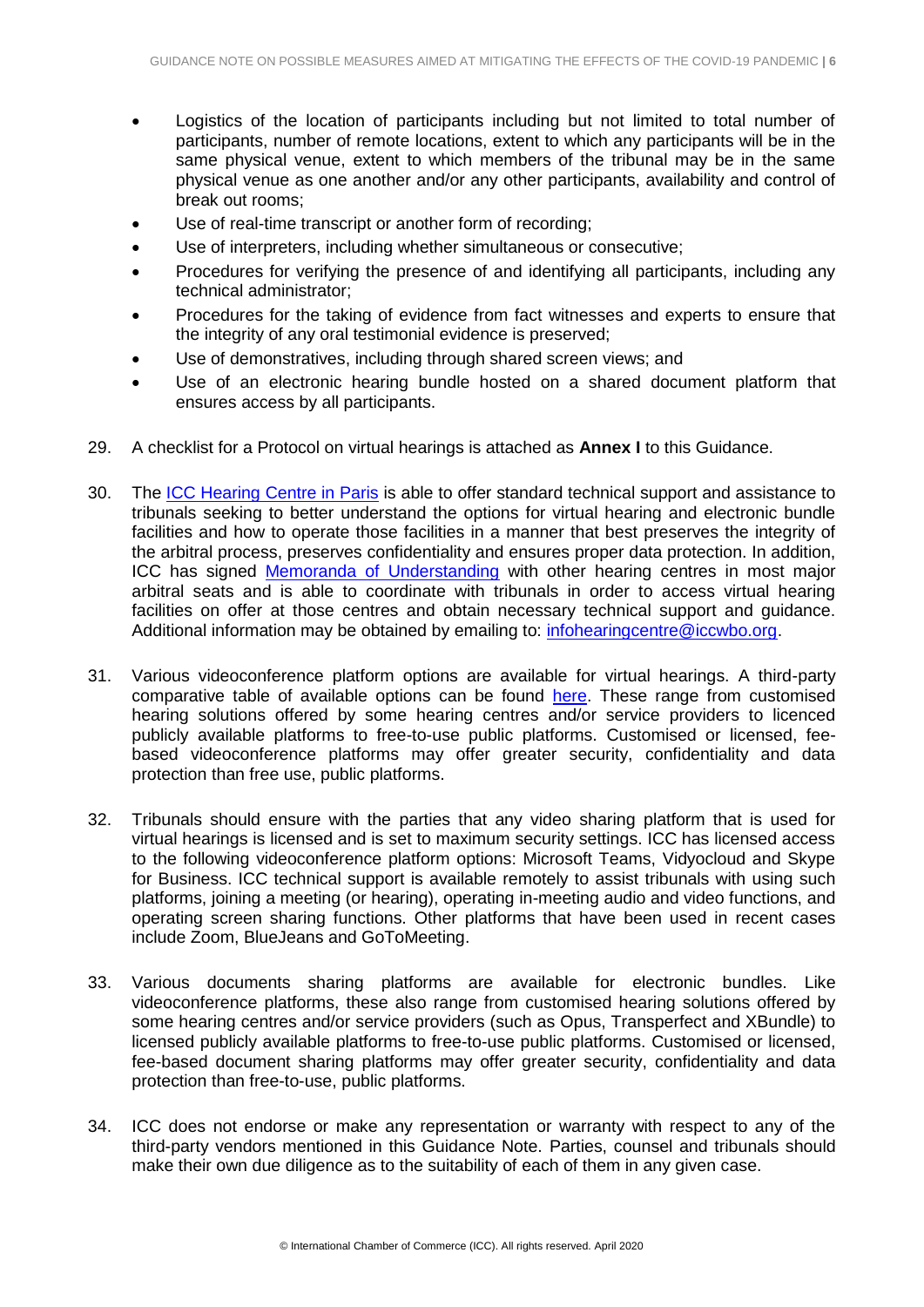# **ANNEX I**

# **CHECKLIST FOR A PROTOCOL ON VIRTUAL HEARINGS**

#### **A - Pre-hearing Plan, Scope and Logistics**

- (i) Identifying whether and which issues are essential to be on a hearing agenda and which can be dealt with on "documents only";
- (ii) Agreeing the number and list of participants (arbitrators, parties, counsel, witnesses, experts, administrative secretaries, interpreters, stenographers, technicians, etc.);
- (iii) Agreeing the number of participants per virtual room and whether a 360º view for all participating rooms is required or necessary;
- (iv) Agreeing regarding virtual rooms that will permit the arbitrators, and each side in the case, to confer privately amongst themselves during the hearing;
- (v) Identifying all log-in locations and points of connection;
- (vi) Agreeing that each individual present in each virtual room will be identified at the start of the videoconference; and
- (vii) In light of the above, consulting and agreeing among parties and tribunal on the hearing date, duration and daily timetable taking into account the different time zones.

#### **B - Technical Issues, Specifications, Requirements and Support Staff**

- (i) Consultation between the tribunal and the parties regarding:
	- the preferred platform and technology to be used (including legal access to such platform and technology);
	- the minimum system specifications and technical requirements for smooth connectivity (audio and video), adequate visibility and lighting in each location;
	- whether certain equipment is required in each location (phones, back-up computers, connectivity boosters/extenders, any other equipment or audio-visual aids as deemed necessary by the parties);
- (ii) Preliminary check on compatibility of selected platform and technology to be used;
- (iii) Considering the need for tutorials for participants who are not familiar with the technology, platform, applications and/or equipment to be used in the hearing;
- (iv) Consultation between the tribunal and the parties regarding the contingency measures to be implemented in case of sudden technical failures, disconnection, power outages (alternative communication channels and virtual technical support for all participants); and
- (v) Running a minimum of two mock sessions within the month preceding the hearing to test connectivity and streaming, with the last session being held one day before the hearing to ensure everything is in order.

#### **C - Confidentiality, Privacy and Security**

- (i) Consultation between the tribunal and the parties on whether the virtual hearing will remain private and confidential to participants;
- (ii) Agreeing an access and confidentiality undertaking that binds all participants;
- (iii) Consultation between the tribunal and the parties on: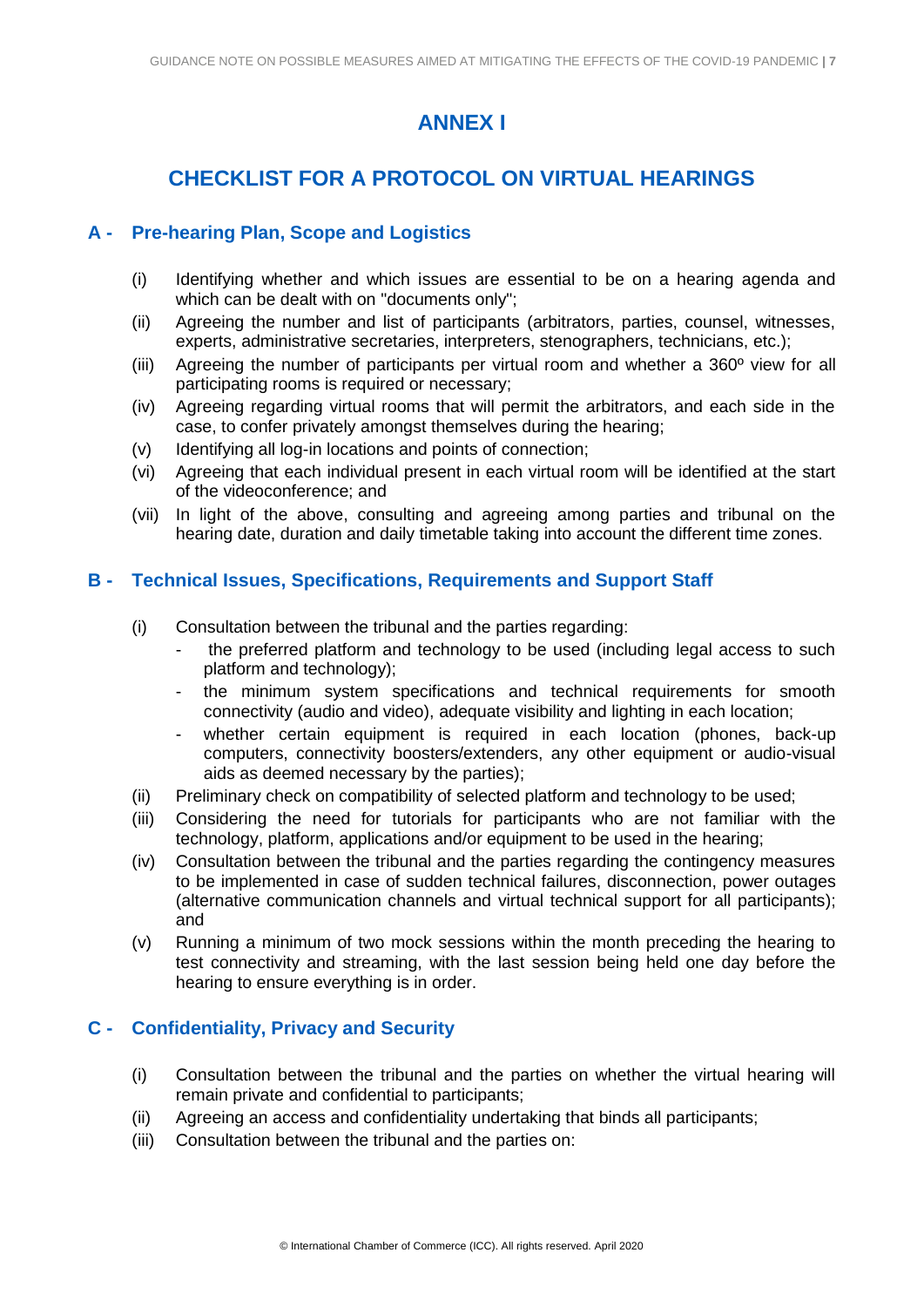- the recording of the virtual hearing (audio-visual recording, confidentiality of the recording and value of recording compared to any produced written transcript, etc.);
- any overriding privacy requirements or standards that may impact access or connectivity of certain participants; and
- the minimum requirements of encryption to safeguard the integrity and security of the virtual hearing against any hacking, illicit access, etc.

#### **D - Online Etiquette and Due Process Considerations**

- (i) Consultation between the tribunal and the parties on the practices needed to safeguard the rights and obligations of participants in a virtual environment. This includes: identifying lead speakers, non-interruption, observing reasonable and responsible use of the platform and bandwidth, avoiding use of equipment that interferes with connectivity or allows illicit recording, agreeing a procedure for objections, etc.;
- (ii) Obtaining written statements from the parties/counsel that the tested platform and technology are adequate as tested by the parties;
- (iii) Confirming the parties' agreement on proceeding with a virtual hearing or identifying the legal basis for proceeding with a virtual hearing absent such agreement by the parties; and
- (iv) Advising the parties on their duty to cooperate on technical matters prior to and during the virtual hearing.

#### **E - Presentation of Evidence and Examination of Witnesses and Experts**

- (i) Consultation between the tribunal and the parties on the organisation and presentation of oral pleadings;
- (ii) Identifying whether counsel will be using multi-screens for online pleadings, presentation of evidence and agreeing the modalities for submitting and showing demonstrative exhibits in a virtual environment;
- (iii) Consultation between the tribunal and the parties on the examination of witnesses and experts (order of calling and examining witnesses/experts, connection time and duration of availability, virtual sequestration, the permission/prohibition of synchronous or asynchronous communications between witnesses and parties/counsel in chat rooms or through concealed channels of communications, interaction between the examiner and the witness/expert in an online environment, etc.); and
- (iv) Consultation between the tribunal and the parties on virtual transcription and the use of stenographers and interpreters that are capable and able to deliver the necessary level of service in a virtual environment.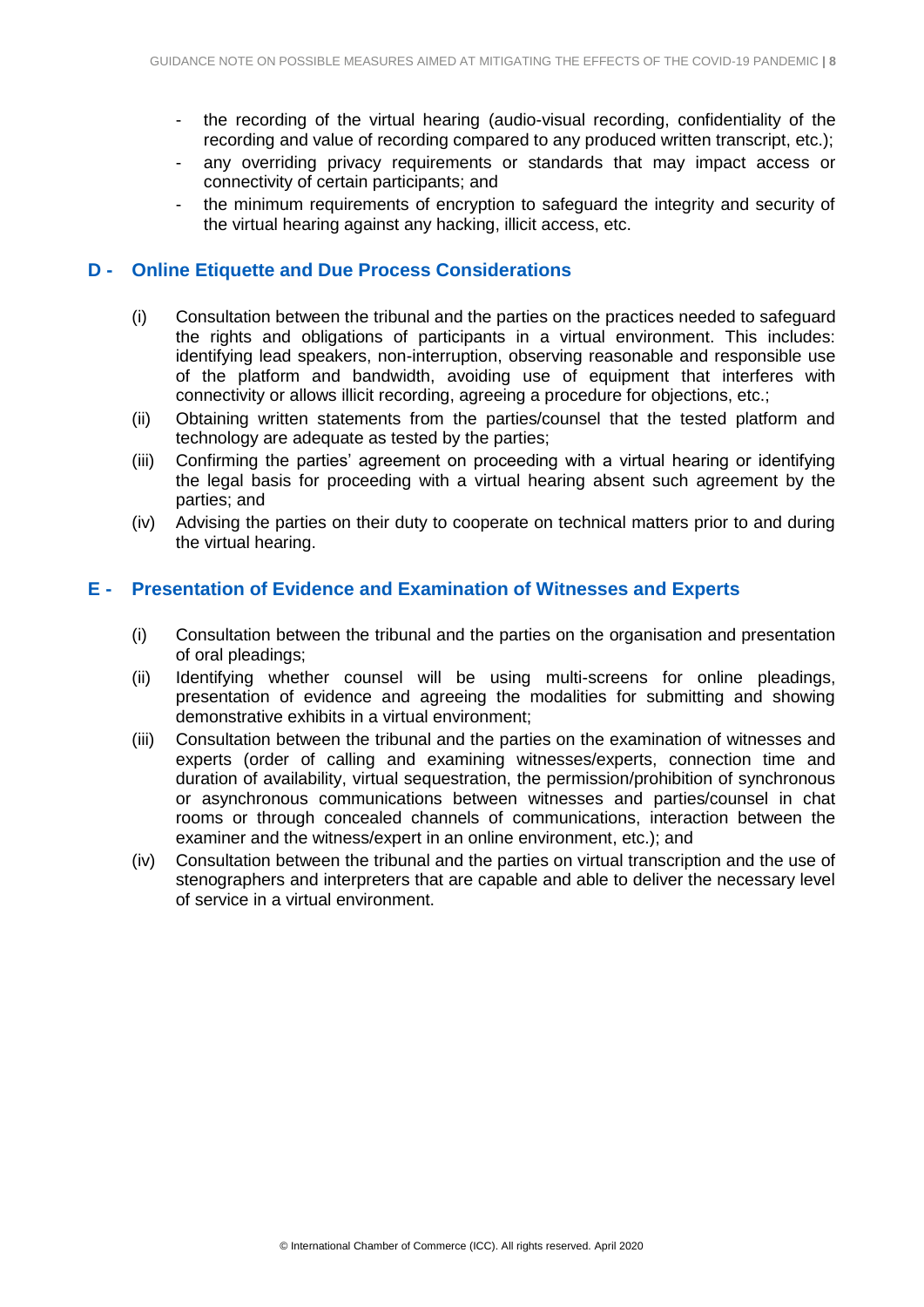# **ANNEX II**

### **SUGGESTED CLAUSES FOR CYBER-PROTOCOLS AND PROCEDURAL ORDERS DEALING WITH THE ORGANISATION OF VIRTUAL HEARINGS**

#### **I. PARTICIPANTS**

"The tribunal confirms and directs that the hearing scheduled for (*insert date and time*) shall be conducted by videoconference.

Based on the information currently provided by the parties, the following participants ("**Participants**") shall take part in the hearing from the locations specified herein below:

- **a. Claimant**  *(List names and log-in location(s) and point of connection)* **b. Claimant's Counsel** *(List names and log-in location(s) and point of connection)*
- **c. Respondent**  *(List names and log-in location(s) and point of connection)*
- **d. Respondent's Counsel**  *(List names and log-in location(s) and point of connection)* **e. Tribunal**
- 
- *(List names of members of the tribunal and their location(s) and point of connection)* **f. Witnesses / Experts / Transcription Provider / Support Staff & Technicians /** 
	- **Other participants (as applicable)** *(List names and log-in location(s) and point of connection)*

Each Participant will promptly notify, by email communication circulated to all Participants, any change to their log-in location or connection details."

#### **II. TECHNICAL ISSUES, SPECIFICATIONS, REQUIREMENTS AND SUPPORT STAFF**

"The parties shall each secure a reliable video link connection of sufficient quality that will enable all Participants to participate effectively in the hearing through the chosen platform. The parties shall discuss amongst themselves and shall furnish the tribunal with a joint list of agreed providers of reliable video conferencing services within days from the date hereof, and the tribunal shall consult the parties on their preferred choice from the list of agreed providers prior to selecting a provider.

The parties shall consult and seek to agree on the following within days from the date hereof:

- (i) the minimum system specifications and technical requirements for continuous and adequate audio-visual connectivity (*types of operating systems to be used, processors' speeds, RAM capacity, transmission speeds, network bandwidth,* etc.);
- (ii) any hardware, equipment (*display screens, high-resolution webcams, noise cancelling microphones or headphones, phones, back-up computers, connectivity boosters/extenders, any other equipment or audio-visual aids as deemed necessary by the parties*) and software applications required for the hearing; and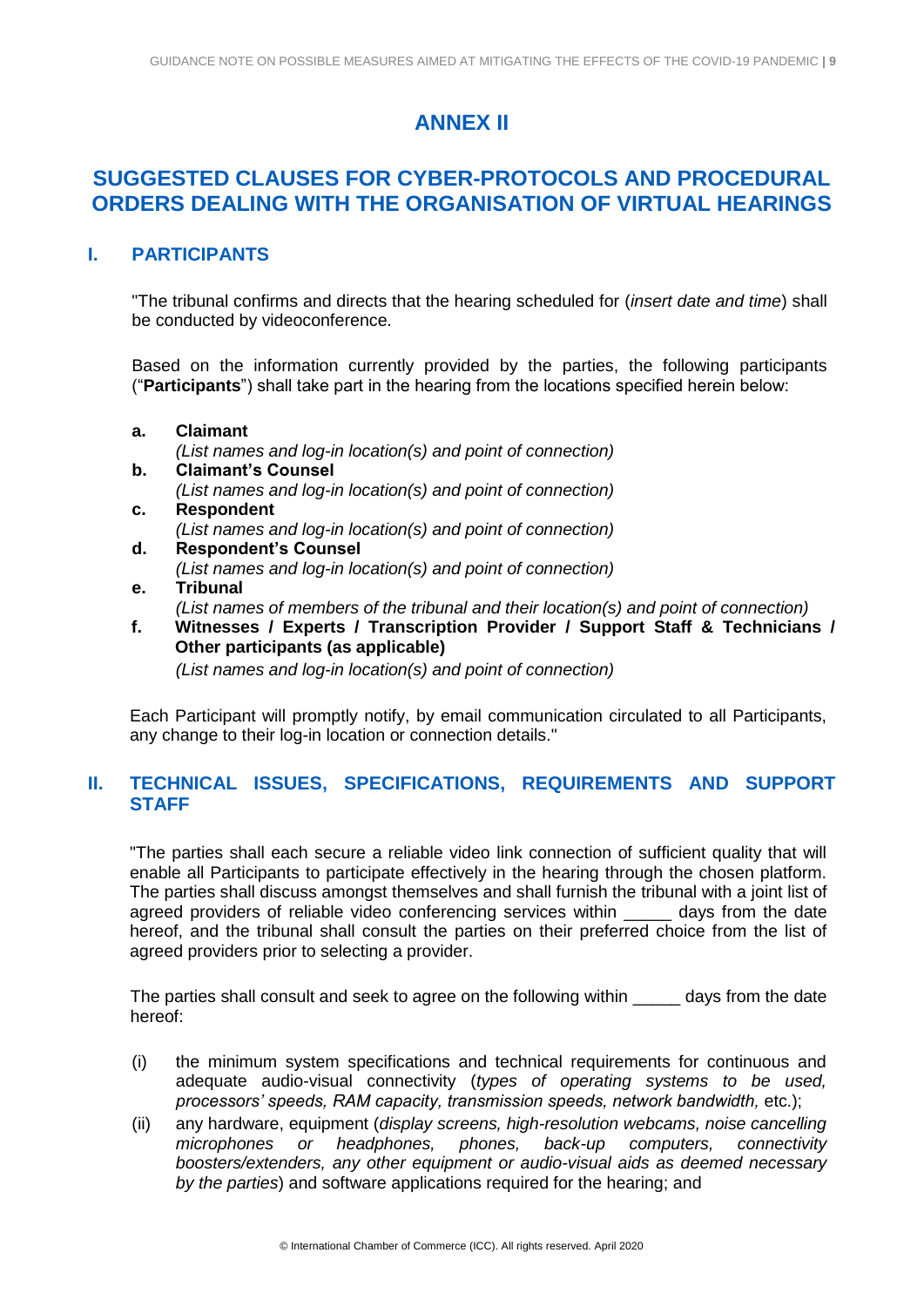(iii) any location-specific requirements with respect to any location from which a connection is initiated.

If no agreement is reached regarding the points listed above, the parties shall communicate to the tribunal their separate proposals together with an explanation of technical reasons for the specifications and requirements they contend are reasonably required for the selected videoconference provider/platform within \_\_\_\_\_ days from the expiry of the date set in the prior paragraph. The parties' separate proposals shall be submitted to the tribunal in the format attached to this PO No. **Example 2** as Annex (1).

The tribunal shall consider the parties' joint proposal or separate proposals and confirm or determine the reasonable requirements and technical specifications to be adopted for the hearing. In determining the said reasonable requirements and specifications the tribunal may be assisted by two party nominated IT experts or a tribunal appointed expert (at the parties' cost), acting independently and objectively assist the tribunal to facilitate the determination of the reasonable requirements and specifications. If needed, the tribunal shall, following consultation with the parties, issue any necessary protocol to set out the work and assistance to be provided by the IT experts.

When agreeing all or part of the specifications and requirements listed above, or when the parties communicate to the tribunal their separate proposals, the parties shall consider the compatibility of their reasonable requirements and specifications with (i) any requirements of the selected provider/platform and (ii) any location-specific requirements for all other participants.

Any tutorials needed for effective and efficient utilisation of the services of the selected video conference service shall be promptly scheduled. The parties shall furnish to the tribunal, within \_\_\_\_\_ days from the date of selection of the video conference provider/platform, a proposed schedule for such tutorials. The said tutorials will provide an overview of the features and tools available to Participants.

The parties shall consult and agree (or make separate proposals) on detailed contingency measures to be followed in case of technical failures, disconnection, power outages, or other interruptions to the hearing within days from the date hereof.

Representatives of the parties, each of the members of the tribunal and any other Participants in the hearing shall participate in a minimum of two test runs to (i) establish that the equipment and technical requirements adopted for the hearing are functional and adequate, and (ii) simulate the connections for hearing conditions within the month preceding same. The parties shall coordinate and agree with the tribunal the dates, times and duration of such test runs.

For the avoidance of doubt, it is understood and agreed that the parties, in fulfilling their obligations herein, shall use competent support staff possessing the requisite expertise.

The above requirements shall apply regardless of the type of videoconferencing used, including point-to-point videoconferencing, multi-point video conferencing, web-based videoconferencing, videoconferencing over ISDN, etc.)."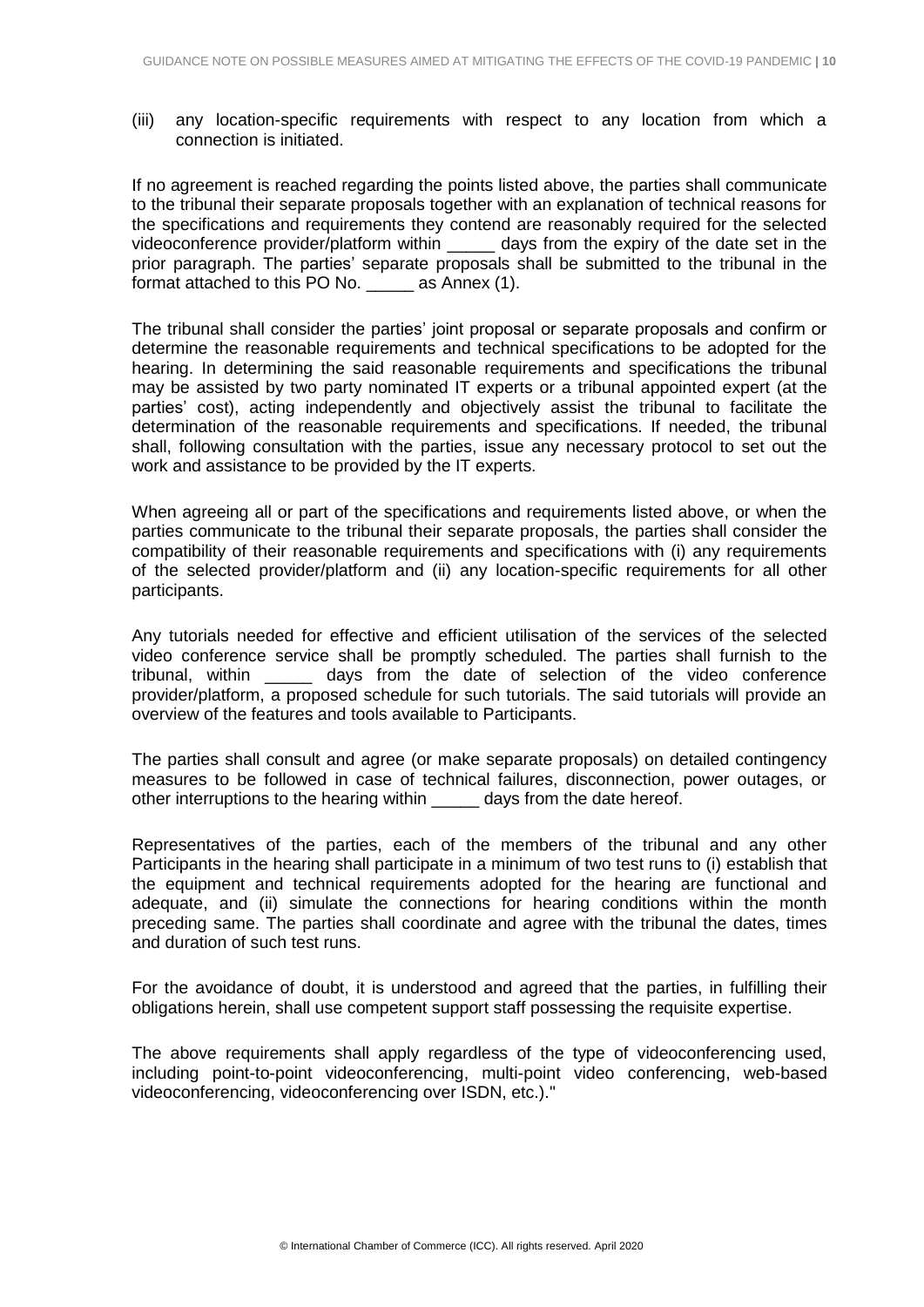#### **III. CONFIDENTIALITY, PRIVACY AND SECURITY**

"As a matter of principle, attendance at the hearing will be restricted to the Participants identified in this PO No. \_\_\_\_\_ or in accordance with its terms. For the avoidance of doubt, any technical consultants/support staff working with the Participants to facilitate the conduct of the hearing shall also be considered to be attending the hearing and shall be identified as Participants. In the event that a party wishes any other person to attend any portion of the hearing, it shall raise a request well in advance with the reasons such attendance is necessary or desirable. The parties shall attempt to reach agreement on such requests, failing which the tribunal shall decide whether to authorise the request.

No recording of any part of the hearing (including the audio track) may be made unless authorised in advance by the tribunal. An audio recording of the hearing shall be made by the stenographers retained for the purposes of preparing a common transcript. Any other proposed recording shall be requested at least 48 hours in advance of the relevant portion of the hearing.

In any event, the official record of the hearing shall be the written transcript as corrected or commented upon by the parties.

The parties are responsible for jointly considering and raising well in advance of the hearing (no less than two weeks) any laws applicable at the location of any Participant that may present an obstacle or issue of legal compliance with privacy, confidentiality, data protection and security requirements. After consulting the parties, the tribunal shall decide on what measures, if any, to take to address any applicable privacy and security requirements or standards that may impact the access or connectivity of any of the Participants.

In the event that any party considers that further security measures are required to safeguard the integrity of the hearing or reduce the risk of cyber attacks, infiltration or unauthorised access to the hearing, that party must raise such concerns immediately upon learning of the reason for such concerns. After consulting the parties, the tribunal shall decide what further measures, if any, shall be taken in this regard."

#### **IV. ONLINE ETIQUETTE AND DUE PROCESS CONSIDERATIONS**

"To achieve the necessary level of cooperation and coordination for a successful hearing by videoconference, each Participant undertakes to observe the following:

- (i) identify its lead speaker(s);
- (ii) refrain from interrupting any speaker;
- (iii) reasonable and responsible use of the video conference facilities;
- (iv) avoid using equipment that interferes with connectivity;
- (v) refrain from any unauthorised recording;
- (vi) avoid wasting time during the hearing;
- (vii) mute microphones when not speaking;
- (viii) require the Participants which it brings to the hearing to observe the same obligations; and
- (ix) take whatever measures or practices are necessary to support the procedural efficiency of the hearing.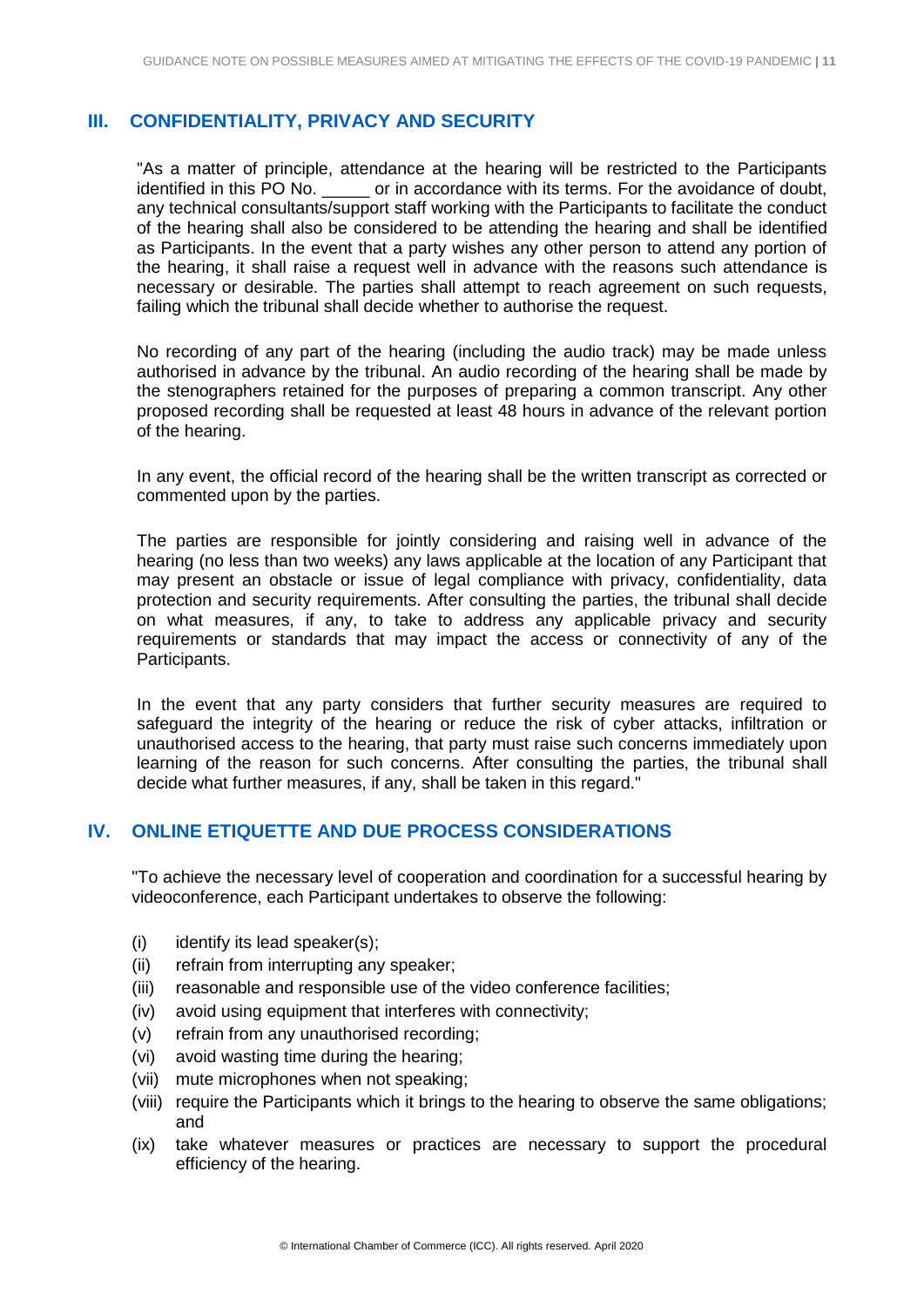The tribunal - in consultation with the parties - shall set the mechanism for objections on the first hearing day during the introductory discussion of housekeeping matters.

The parties shall each, within \_\_\_\_\_\_ days from the date hereof, confirm in writing that (i) they have conducted the test runs envisaged above and (ii) the service provider, equipment, technical specifications and requirements are adequate for their participation in the hearing."

#### **V. PRESENTATION OF EVIDENCE AND EXAMINATION OF WITNESSES AND EXPERTS**

"The tribunal understands that the parties' oral pleadings will include the use of demonstrative exhibits and presentation of certain evidence on record. Accordingly, the parties should ensure that the demonstrative exhibits will be clear and visible on a screen to all tribunal members, the other party [parties] and any Participants authorised to attend that portion of the hearing. If multi-screens are required for the presentation of demonstrative exhibits and evidence, the parties should ensure that such multi-screens are included in the list of required equipment.

The parties shall coordinate amongst themselves, with a view to agreeing the following within days from the date hereof:

- (i) order of calling and examining witnesses/experts;
- (ii) connection time and duration of availability for each witness/expert;
- (iii) modalities for virtual sequestration of witnesses/experts (if any);
- (iv) permissibility/prohibition of synchronous or asynchronous communications between witnesses/experts and parties/counsel in chat rooms or through concealed channels of communications;
- (v) whether the witness/expert will be sitting in his/her location together with anyone else and whether he/she will be assisted by anyone whilst giving his/her testimony; and
- (vi) whether a witness/expert will require the assistance of an interpreter and the arrangements needed to ensure that the interpreter is able to provide his/her services virtually, and whether interpretation will be simultaneous or consecutive, and whether certain additional equipment is needed to ensure that the examination process is efficiently well managed.

In case no agreement is reached regarding any or all of the items listed above, the parties shall communicate to the tribunal their separate proposals within days from the expiry of the date set above.

The tribunal shall consider the parties' joint proposal or separate proposals with a view to making its determination.

The parties agree that the hearing shall be transcribed and the parties undertake to jointly propose a virtual transcription provider/stenographer who is capable and able to promptly deliver its service via video conference. If the use of transcription requires further additional equipment, then parties shall agree with the tribunal on the additional equipment which shall be included in the list of required equipment established per the above.

The tribunal may agree with the parties or require them to make their witnesses/experts available for a hot-tubbing session. If so agreed or required, the parties should ensure that their witnesses/experts are readily available at the time and for the duration of the hottubbing and the process shall proceed as instructed by the tribunal."